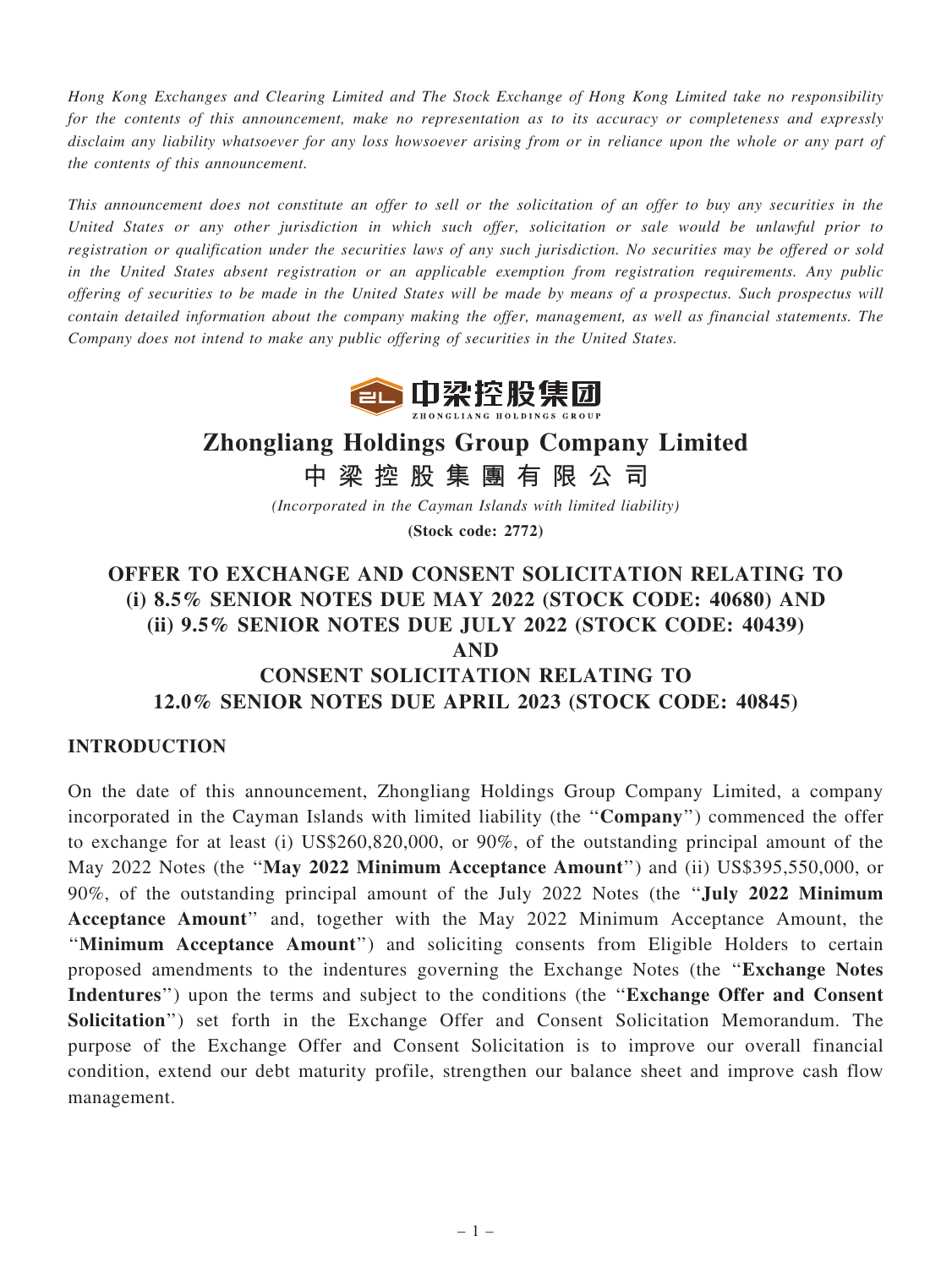The Company is also soliciting consents from the Holders of the April 2023 Notes, or the Consent Notes, to the relevant Proposed Amendment to the indenture dated as of September 17, 2021 (as supplemented or amended to the date hereof, the ''Consent Notes Indenture'') by and among the Company, the Subsidiary Guarantors and China Construction Bank (Asia) Corporation Limited (中國建設銀行(亞洲)股份有限公司), as trustee for the Consent Notes, upon the terms and subject to the conditions set forth in the Consent Solicitation Statement. The principal purpose of the Consent Solicitation is to amend the events of default provision in the Consent Notes Indenture to carve out any default or event of default in respect of the Consent Notes as a result of a default or event of default occurring under the Exchange Notes, and to amend the insolvency events of default in line with the terms of the proposed New Notes to be issued under the Exchange Offer and Consent Solicitation, in accordance with the terms and subject to the conditions set forth in the Consent Solicitation Statement.

Unless otherwise defined, capitalized terms in this announcement will have the same meaning as those defined in the Exchange Offer and Consent Solicitation Memorandum and the Consent Solicitation Statement.

## BACKGROUND AND PURPOSE

Since mid-2021, Chinese privately-owned property developers and the capital markets that have funded growth and development of the sector have experienced an inflection point. The Chinese government sustained its strict control measures on real estate industry. Reduced bank lending for real estate development has resulted in reduced access by property developers to onshore capital. In addition, reduced bank lending for mortgage finance for buyers, as well as concerns of buyers about the ability of property developers to complete projects, has resulted in reduced property sales. Due to the sharp change of market condition, several Chinese real estate developers have encountered liquidity issues and debt defaults. Adverse reaction to these credit events by offshore capital markets has limited the Company's funding sources to address upcoming maturities. Since the beginning of 2022, the property sector in China has continued to experience volatility. Reduced bank lending for real estate development, coupled with certain negative credit events, have intensified market concerns over the operations of Chinese property developers and recent outbreak of pandemic in certain areas in the PRC as well as certain lockdown measures. As a result, pre-sale of Chinese property developers has generally decreased. The Group also experienced a noticeable decline of its aggregate contracted sales in recent months. The aggregate contracted sales of the Group for the three months ended March 31, 2022 were 55% lower compared to the corresponding period ended March 31, 2021.

Despite the adverse market environment, the Group is working on generating sufficient cash flow to meet its financial commitments, including, among others, through extension of its existing credit facilities, opportunistic financing and expenditure conservation. The Group also implemented measures to mitigate the challenges from adverse industry conditions, including through accelerating sales and cash collection, and suspension of land bank expansion. As part of these efforts, the Company is conducting the Exchange Offer and Consent Solicitation to improve its financial condition, extend its debt maturity profile, strengthen its balance sheet and improve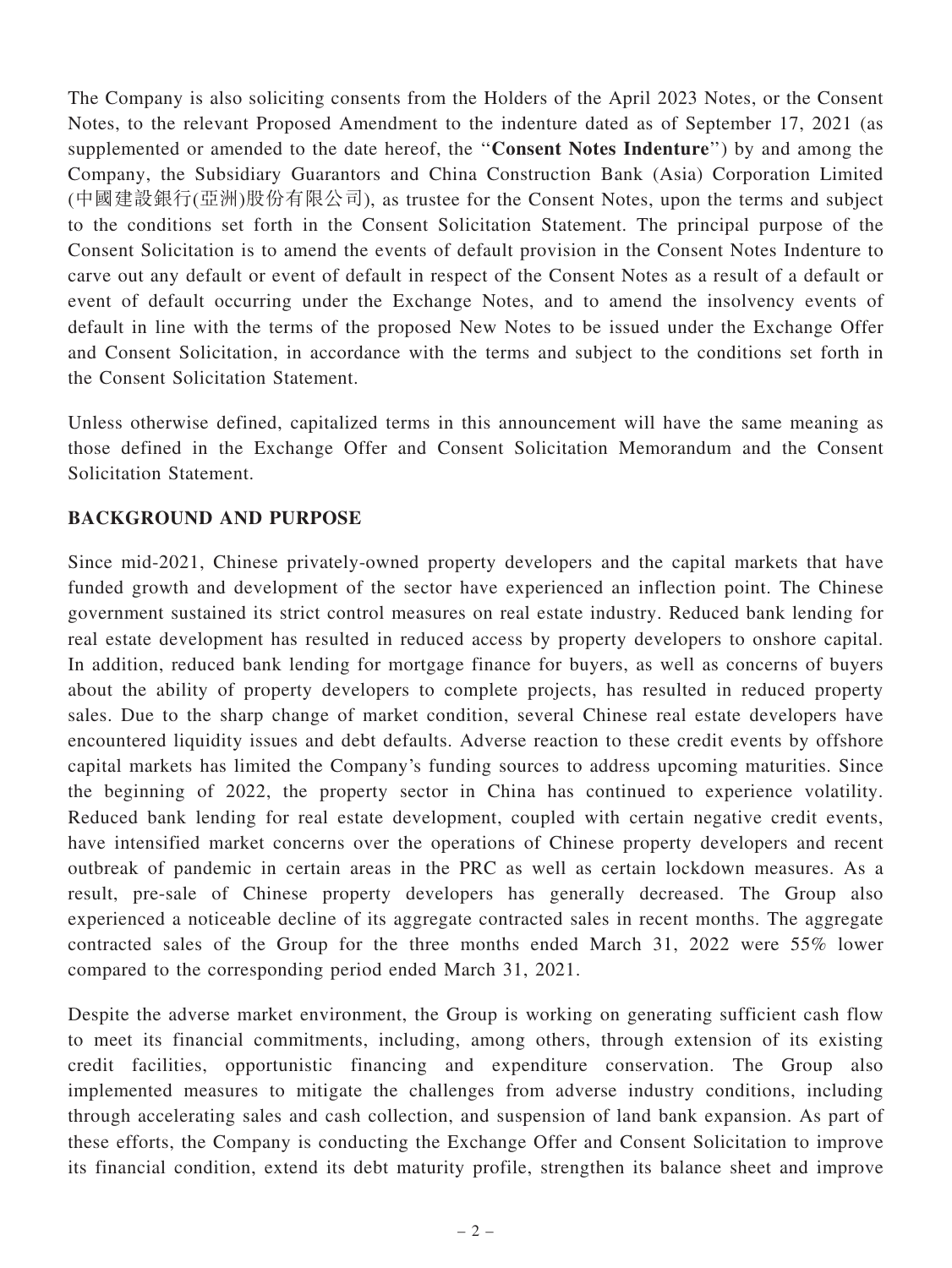cash flow management. The Company is offering Eligible Holders of the Notes an opportunity to exchange their Exchange Notes for New Notes with an extended maturity and terms designed to allow us to improve its financial condition and stability.

We commenced the Exchange Offer and Consent Solicitation on April 28, 2022 by offering certain Holders of the Exchange Notes an opportunity to exchange their Exchange Notes for the New Notes to be issued with an extended maturity and terms designed to allow us to improve our financial condition and stability. We believe the Exchange Offer and Consent Solicitation, if successfully consummated, will help us further improve our financial stability. If either the Exchange Offer and Consent Solicitation or the Consent Solicitation is not successfully consummated, the Company may not be able to fully redeem the Exchange Notes upon maturity.

We also commenced the Consent Solicitation on April 28, 2022 by soliciting consents to amend event of default provisions of the Consent Notes Indenture. The principal purpose of the Consent Solicitation is to obtain the Requisite Consents (as defined below) to amend the events of default provision in the Consent Notes Indenture to carve out any default or event of default in respect of the Consent Notes as a result of a default or event of default occurring under the Exchange Notes, and to amend the insolvency events of default in line with the terms of the proposed New Notes to be issued under the Exchange Offer and Consent Solicitation, in accordance with the terms and subject to the conditions set forth in the Consent Solicitation Statement.

## THE EXCHANGE OFFER AND CONSENT SOLICITATION

The Exchange Offer and Consent Solicitation for the Exchange Notes commenced on April 28, 2022 and will expire at 4:00 p.m., London time, on May 10, 2022 (the ''Exchange Expiration Deadline"), unless otherwise extended or earlier terminated by the Company. An appropriate announcement will be made if and when the applicable Exchange Expiration Deadline is extended or earlier terminated.

Subject to the terms and conditions set forth in the Exchange Offer and Consent Solicitation Memorandum, the Company is offering to exchange at least the Minimum Acceptance Amount of the Company's outstanding Exchange Notes held by Eligible Holders and soliciting Consents from Eligible Holders to the proposed amendments to the indentures governing the Exchange Notes for the Exchange and Consent Consideration (as defined below).

Eligible Holders of the Exchange Notes validly accepted and exchanged in the Exchange Offer and Consent Consideration will, from and including the Settlement Date, waive any and all rights with respect to the Exchange Notes (other than the right to receive the Exchange and Consent Consideration) and will release and discharge the Company from any and all claims such Eligible Holder may have, now or in the future, arising out of or related to such Exchange Notes, including any and all accrued and unpaid interest thereon.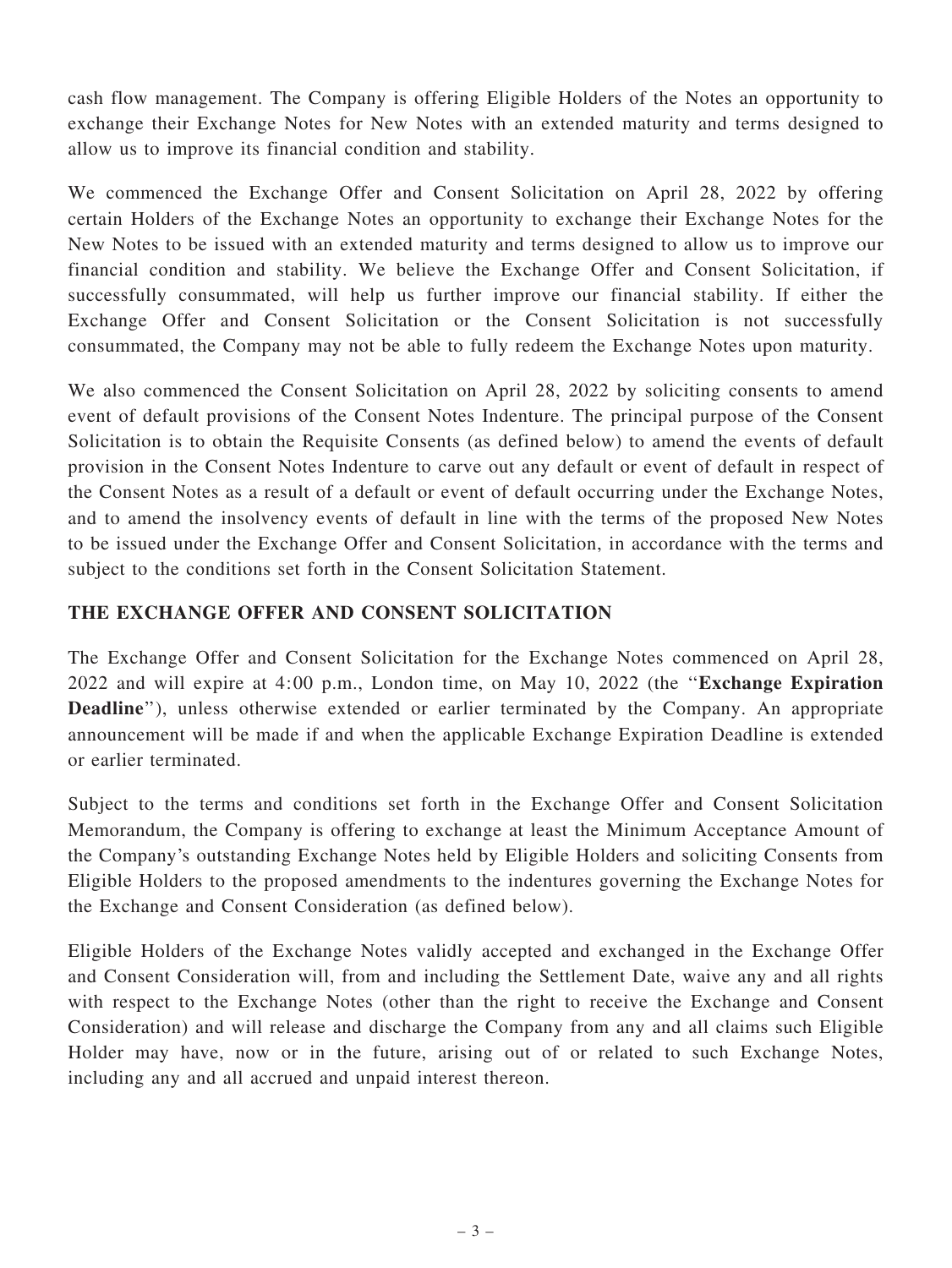If you are an Eligible Holder holding the Exchange Notes through Euroclear and Clearstream or through a fiduciary holding accounts and you wish to participate in the Exchange Offer and Consent Solicitation, you must tender your Exchange Notes pursuant to the procedures described herein by way of an electronic instruction, which must be submitted or delivered through the relevant Clearing System by each Eligible Holder of the Exchange Notes who is shown in the records of such Clearing System as a holder of an interest in the Exchange Notes, authorizing delivery of your tender to exchange the Exchange Notes that are the subject of such electronic instruction (the ''Electronic Instruction'').

A separate Electronic Instruction needs to be submitted per each beneficial owner of the Exchange Notes held through Euroclear and Clearstream. Only direct participants in Euroclear or Clearstream may submit Electronic Instructions. If you are not a direct participant in Euroclear or Clearstream, you must contact your broker, dealer, bank, custodian, trust company or other nominee to arrange for its direct participant through which you hold the Exchange Notes to submit an Electronic Instruction on your behalf to the relevant Clearing System prior to the deadline specified by the relevant Clearing System.

Eligible Holders who intend to make different elections with respect to portions of their holding of Exchange Notes must deliver separate Electronic Instructions with respect to each such portion. Any Electronic Instructions must be given with respect to Exchange Notes in a minimum principal amount of US\$200,000 and integral multiples of US\$1,000 in excess thereof.

By validly tendering Exchange Notes in the Exchange Offer, such Eligible Holder will be deemed to have given its Consent in the Consent Solicitation. Eligible Holders may not give Consent in respect of the Exchange Notes only without tendering Exchange Notes.

Electronic Instructions in connection with the Exchange Offer and Consent Solicitation are irrevocable. Eligible Holders may not withdraw instructions at any time once delivered in accordance with the terms in the Exchange Offer and Consent Solicitation Memorandum. Upon giving Electronic Instructions with respect to any Exchange Notes, those Exchange Notes will be blocked and may not be transferred until the earlier of (i) the Settlement Date and (ii) the Exchange Offer and Consent Solicitation is modified or terminated so as to result in a cancellation of such Electronic Instructions.

## Exchange and Consent Consideration

Upon the terms and subject to the conditions set forth in the Exchange Offer and Consent Solicitation Memorandum, the Company is offering to exchange for at least 90%, of the outstanding principal amount of each series of the Exchange Notes held by Eligible Holders for the following Exchange and Consent Consideration, for each US\$1,000 principal amount of the Exchange Notes:

(a) US\$1,000 in aggregate principal amount of the New Notes (as defined below) (rounded down to the nearest US\$1) to be allocated in accordance with the Acceptance Priority Level (as defined below);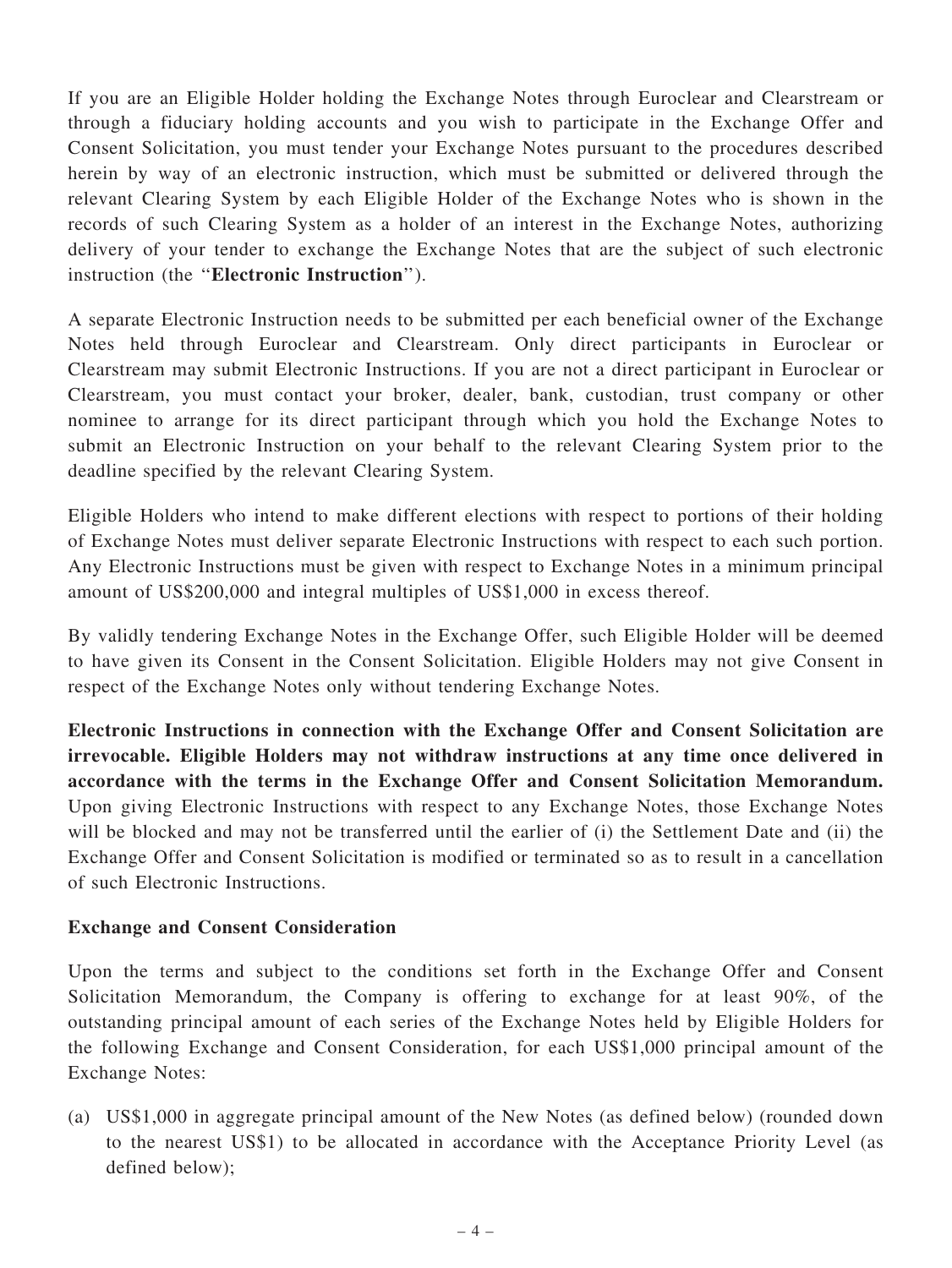- (b) US\$10.00 in cash (the ''Incentive Fee''); and
- (c) any Accrued Interest (paid in cash, rounded to the nearest US\$0.01, with US\$0.005 rounded upwards).

The Existing Notes validly tendered by each Eligible Holder and accepted for exchange by the Company will be exchanged into a combination of the US\$ denominated Senior Notes due December 2023 to be issued by the Company (the "December 2023 New Notes") and the US\$ denominated Senior Notes due April 2023 to be issued by the Company (the ''April 2023 New Notes" and, together with the December 2023 New Notes, the "New Notes"), in an aggregate principal amount that represents the same proportion of the New Notes as the proportion of the outstanding principal amount of the Existing Notes held by such Eligible Holder bears to the aggregate outstanding principal amount of the Existing Notes (the ''Total Outstanding Principal Amount"), in accordance with the issuance priority level (the "Issuance Priority Level") set forth below:

- (a) the aggregate principal amount of the December 2023 New Notes to be issued shall not exceed US\$533,000,000 (or such lesser amount as the Company may determine at its sole discretion) (the ''December 2023 New Notes Maximum Issuance Amount'');
- (b) the principal amount of the December 2023 New Notes that such Eligible Holder will receive (''December 2023 New Notes Issuance Amount'') will be calculated by multiplying the principal amount of the Existing Notes held by such Eligible Holder by a proration factor of 70%, subject to the December 2023 New Notes Maximum Issuance Amount set forth in (a) above and the adjustment set forth in (d) below;
- (c) the principal amount of the April 2023 New Notes that such Eligible Holder will receive will be calculated by deducting the December 2023 New Notes Issuance Amount that such Eligible Holder will receive from the principal amount of the Existing Notes held by such Eligible Holder, subject to the adjustment set forth in (d) below;
- (d) if the allocation of either series of the New Notes would result in any Eligible Holder receiving less than the minimum denomination of such series of New Notes, such Eligible Holder may instead receive an allocation (which shall be at the Company's sole discretion) in one series of the New Notes to ensure that such Eligible Holder holds at least the minimum denomination of US\$150,000 of either series of the New Notes; provided, however, that if such adjustment would result in the issuance of the December 2023 New Notes in excess of the December 2023 New Notes Maximum Issuance Amount, then the appropriate additional principal amount of the Existing Notes may be allocated at the Company's sole discretion to the April 2023 New Notes such that the December 2023 New Notes Maximum Issuance Amount is not exceeded and the relevant Eligible Holder receives at least a minimum denomination of US\$150,000 of the April 2023 New Notes; and
- (e) any fractional amount of the New Notes that is remaining after the adjustment set out above will be forfeited.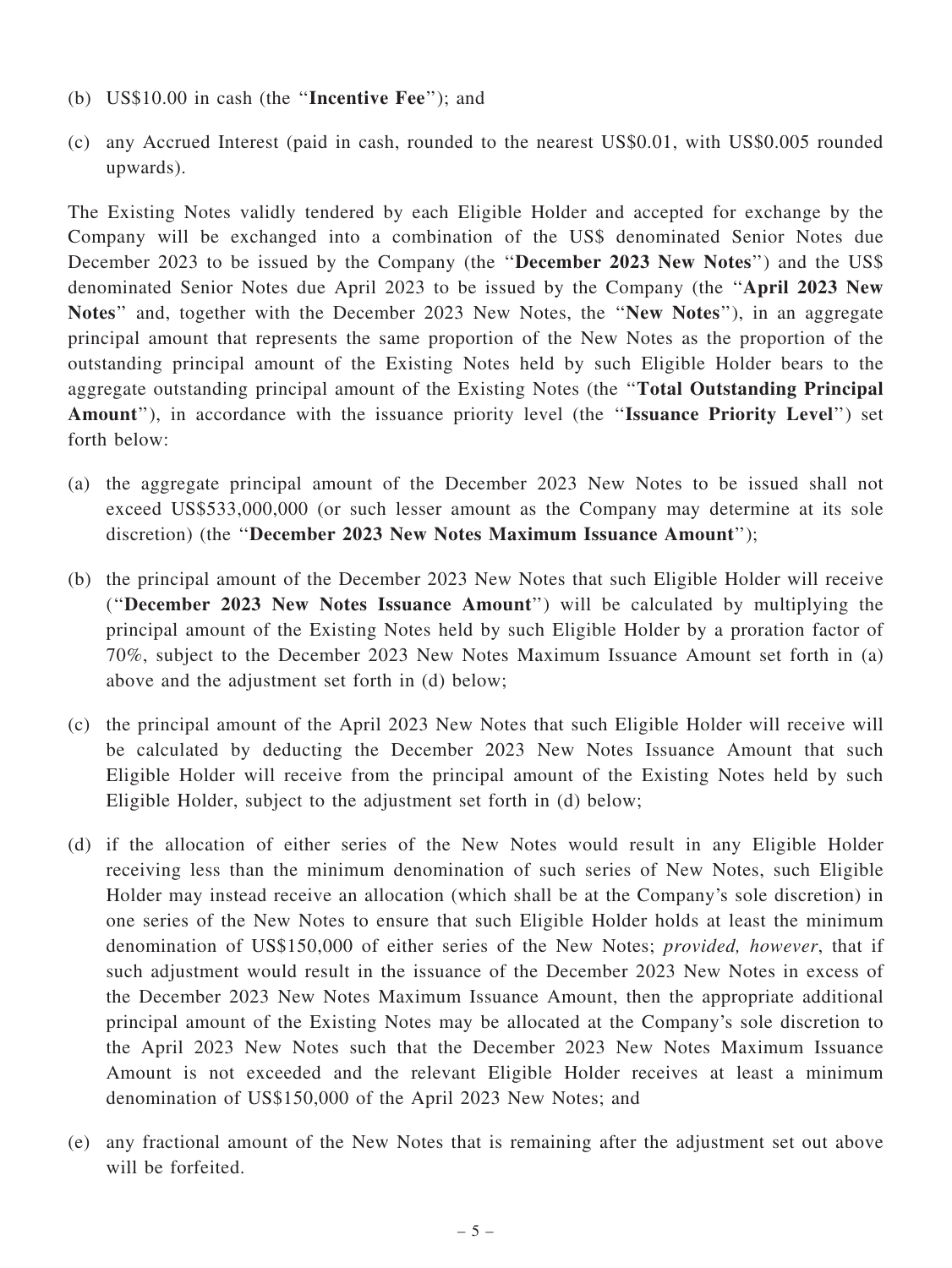Application will be made to the Singapore Exchange Securities Trading Limited (the ''SGX-ST'') for the listing and quotation of the New Notes on the SGX-ST. The SGX-ST assumes no responsibility for the correctness of any of the statements made or opinions expressed or reports contained herein. Approval-in-principle from, admission to the Official List of, and the listing and quotation of the New Notes on the SGX-ST are not to be taken as an indication of the merits of the Exchange Offer and Consent Solicitation, the Company, the Subsidiary Guarantors, the JV Subsidiary Guarantors (if any) or any of their respective subsidiaries or associated companies, the New Notes, the Subsidiary Guarantees or the JV Subsidiary Guarantees (if any). For so long as the New Notes are listed on the SGX-ST and the rules of the SGX-ST so require, the New Notes, if traded on the SGX-ST, will be traded in a minimum board lot size of S\$200,000 (or its equivalent in foreign currencies). Accordingly, the New Notes, if traded on the SGX-ST, will be traded in a minimum board lot size of US\$150,000.

## Minimum Acceptance Amount

The minimum aggregate principal amount of the Exchange Notes, being US\$260,820,000, or 90%, of the outstanding principal amount of the May 2022 Notes, and US\$395,550,000, or 90%, of the outstanding principal amount of the July 2022 Notes, for which valid tenders are received and that the Company will determine, in its sole discretion, whether it will accept for exchange pursuant to the Exchange Offer and Consent Solicitation.

The Company reserves the right, in its sole discretion, to amend or waive the conditions to the Exchange Offer and Consent Solicitation, including the Minimum Acceptance Amount, in accordance with the terms of this Exchange Offer and Consent Solicitation.

## Conditions to the Exchange Offer and Consent Solicitation

The obligation to consummate the Exchange Offer and Consent Solicitation is conditional upon the following:

- . not less than the Minimum Acceptance Amount of the Exchange Notes shall have been validly tendered prior to the Exchange Expiration Deadline;
- . there being no material adverse change in the market from the date of this Exchange Offer and Consent Solicitation Memorandum to the Settlement Date;
- . an affirmative determination by us that accepting the exchanges, paying the Exchange and Consent Consideration and effecting the transactions contemplated hereby are in our best interests; and
- . the satisfaction of the other conditions described in ''Description of the Exchange Offer and Consent Solicitation — Conditions to the Exchange Offer and Consent Solicitation'' in the Exchange Offer and Consent Solicitation Memorandum.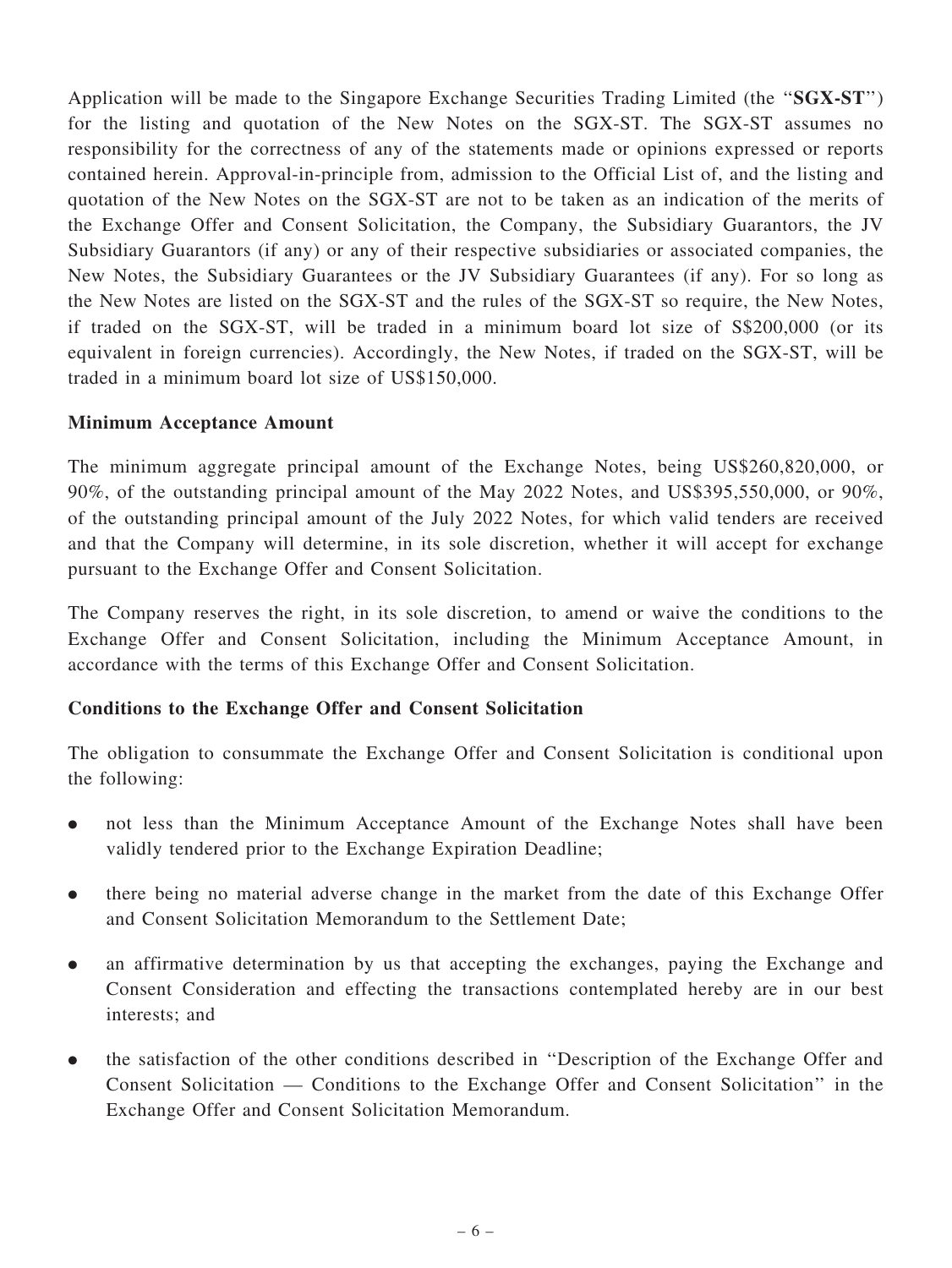Subject to applicable law, the Company may terminate or withdraw the Exchange Offer and Consent Solicitation if any of the conditions are not satisfied or waived by the Company by the Settlement Date. The Company may also extend the Exchange Offer and Consent Solicitation from time to time until the conditions are satisfied or waived. Although the Company has no present plans or arrangements to do so, the Company reserves the right to amend, modify or waive, at any time, the terms and conditions of the Exchange Offer and Consent Solicitation, including the Minimum Acceptance Amount, subject to applicable law. The Company will give you and the Trustee notice of any amendments, modifications or waivers as and if required by applicable law.

#### Summary Timetable

The following summarizes the anticipated timetable for the Exchange Offer and Consent Solicitation.

| <b>Date</b>                                                         | <b>Event</b>                                                                                                                                                                                                                                                                                                                                                                          |
|---------------------------------------------------------------------|---------------------------------------------------------------------------------------------------------------------------------------------------------------------------------------------------------------------------------------------------------------------------------------------------------------------------------------------------------------------------------------|
| April 28, 2022                                                      | Commencement of the Exchange Offer and Consent Solicitation<br>and announcement via the websites of the SEHK, the Exchange<br>Website and through Euroclear or Clearstream, as applicable.<br>Exchange Offer and Consent Solicitation Memorandum will be<br>made available to Eligible Holders of the Exchange Notes on the<br>Exchange Website.                                      |
| May 10, 2022<br>$(4:00 \text{ p.m.}, \text{London time})$           | Exchange Expiration Deadline. This being the last date and time<br>on which Eligible Holders of the Exchange Notes who validly<br>tender Exchange Notes are eligible to receive the relevant<br>Exchange and Consent Consideration, as this is the last date and<br>time for Eligible Holders of the Exchange Notes to participate in<br>the Exchange Offer and Consent Solicitation. |
| As soon as practicable after<br>the Exchange Expiration<br>Deadline | Announcement of the amount of tenders for exchange received<br>prior to the Exchange Expiration Deadline, and the final total<br>aggregate principal amount of the New Notes to be issued to<br>Eligible Holders in exchange for the Exchange Notes validly<br>tendered, accepted and exchanged.                                                                                      |
| On or about May 17, 2022                                            | Settlement of the New Notes, delivery of the Exchange and<br>Consent Consideration to Eligible Holders whose Exchange Notes<br>have been validly tendered and accepted for exchange.                                                                                                                                                                                                  |
| On or about May 18, 2022                                            | Listing of the New Notes on the SGX-ST.                                                                                                                                                                                                                                                                                                                                               |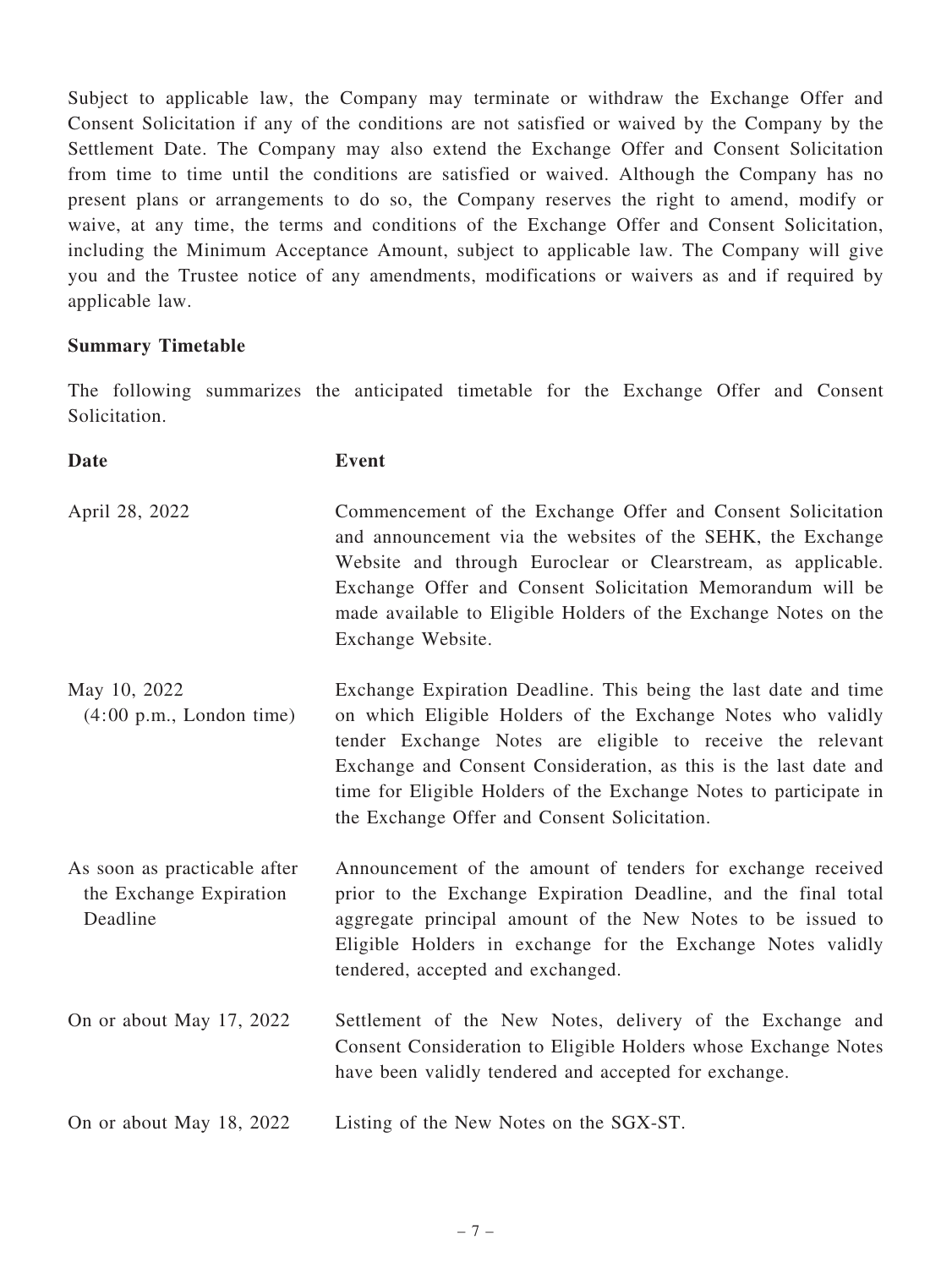## THE CONSENT SOLICITATION

The Consent Solicitation for the Consent Notes commenced on April 28, 2022 and will expire at 4:00 p.m., London time, on May 10, 2022 (the ''Consent Expiration Deadline''), unless otherwise extended or earlier terminated by the Company. An appropriate announcement will be made if and when the applicable Consent Expiration Deadline is extended or earlier terminated.

Subject to the terms and conditions set forth in the Consent Solicitation Statement, and for the Consent Fee, the Company is soliciting consents from Holders of the Consent Notes to the Proposed Amendment to the Consent Notes Indenture, and to the execution by the Company, the Subsidiary Guarantors and the Trustee of an amendment to the Consent Notes Indenture (the "Supplemental Indenture"), giving effect to the Proposed Amendment. As of the date of the Consent Solicitation Statement, US\$200,000,000 in aggregate principal amount of the Company's Consent Notes is outstanding. As of the Record Date, neither we nor any of our Affiliates, to our knowledge, hold any Notes.

Any Holder wishing to participate in the Consent Solicitation must submit, or arrange to have submitted on its behalf, prior to the Consent Expiration Deadline and before the deadlines set by Euroclear and Clearstream (unless the Consent Solicitation is terminated earlier), a valid electronic consent instruction to Euroclear or Clearstream, as the case may be (an ''Electronic Consent Instruction''). Only direct participants in Euroclear or Clearstream may submit Electronic Consent Instructions through Euroclear and Clearstream. If you are not a direct participant in Euroclear or Clearstream, you must arrange for the direct participant through which you hold the Consent Notes to submit an Electronic Consent Instruction on your behalf to the relevant clearing system prior to the deadline specified by the relevant clearing system. Participants in Euroclear or Clearstream must consent with respect to the Consent Notes in the minimum principal amount of US\$200,000 or any multiple of US\$1,000 in excess thereof.

A Holder may not revoke the Consents once delivered. With respect to the Consent Notes, upon our receipt of validly delivered Consents of not less than a majority in the aggregate outstanding principal amount of such Notes (the ''Requisite Consents''), from and after the Effective Time, each present and future holder of such Notes will be bound by the terms of the Consent Notes Indenture, as amended by the Supplemental Indenture, whether or not such holder delivered a Consent. The Supplemental Indenture will provide that the Proposed Amendment shall not become operative until the Effective Time and unless and until we cause to be delivered to Holders entitled to such payment the necessary funds to pay the Consent Fee pursuant to this Consent Solicitation.

The Proposed Amendment would amend the events of default provisions in the Consent Notes Indenture to carve out any default or event of default in respect of the Consent Notes as a result of a default or event of default occurring under the Exchange Notes, and to amend the insolvency events of default in line with the terms of the proposed New Notes to be issued under the Exchange Offer and Consent Solicitation, in accordance with the terms and subject to the conditions set forth in the Consent Solicitation Statement.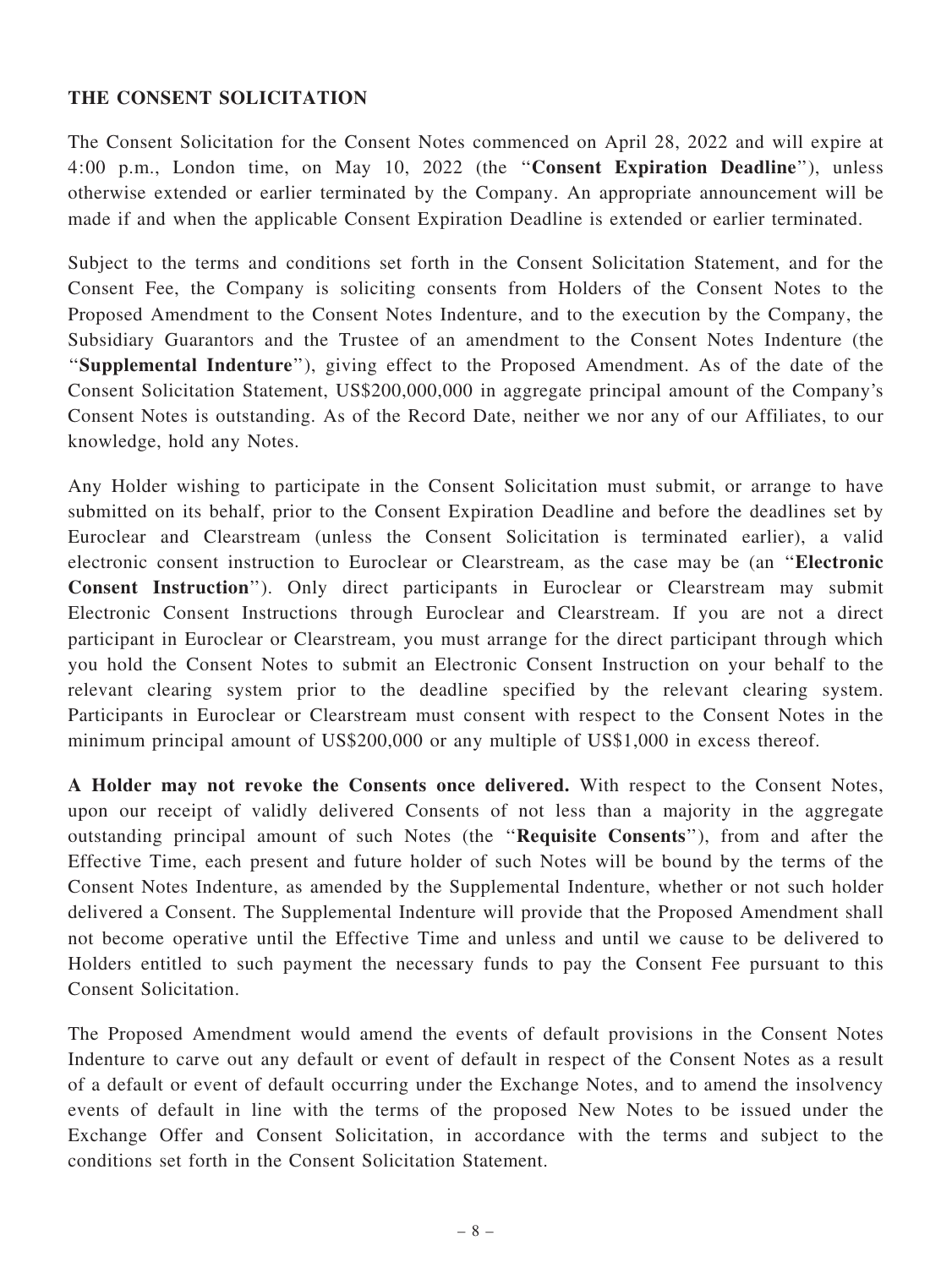The Proposed Amendment with respect to the Consent Notes will become effective only upon (i) receipt by the Information and Tabulation Agent on or prior to the earlier of the Effective Time and the Consent Expiration Deadline of valid consents from Holders representing not less than a majority in the aggregate principal amount of the outstanding Consent Notes on the Record Date; and (ii) execution of the Supplemental Indenture by us, the Subsidiary Guarantors and the relevant Trustee in accordance with the requirements of the Consent Notes Indenture.

As soon as practicable following the receipt of the Requisite Consents pursuant to the Consent Solicitation, the Information and Tabulation Agent will certify to the Trustees, the Company and the Subsidiary Guarantors that the Requisite Consents have been received as of the Consent Date, and in compliance with the conditions contained in the Consent Notes Indenture, we, the Subsidiary Guarantors and the relevant Trustee will execute the Supplemental Indenture.

The Supplemental Indenture will provide that the Proposed Amendment shall not become operative until the Effective Time and unless and until we deliver (via Euroclear or Clearstream, as the case may be) to Holders entitled to such payment the necessary funds to pay the Consent Fee pursuant to the Consent Solicitation. If the Supplemental Indenture becomes effective, it will be binding on all Holders, and any future transferees, whether or not such Holders have consented to the Proposed Amendment.

If the Company fails to obtain the Requisite Consents required to effect the Proposed Amendment, the increase of cross default risk as a result of any default of the Exchange Notes may adversely affect its flexibility in pursuing new business opportunities and new sources of capital, which may have a material and adverse effect on its business and financial condition, which in turn may have a material and adverse impact on its ability to service the Consent Notes and seek refinancing.

## Consent Fee

Company will pay the US\$2.50 per US\$1,000 in principal amount of the Consent Notes (the ''Consent Fee'') to each Holder who has validly delivered its Consent on or prior to the Consent Expiration Deadline, subject to satisfaction of the conditions for payment of such Consent Fee.

#### Conditions to the Consent Solicitation

Our obligation to accept Consents and pay the Consent Fee is conditioned on:

- (i) receipt of the Requisite Consents in respect of the Consent Notes being validly delivered pursuant to the terms of this Consent Solicitation on or prior to the Consent Expiration Deadline;
- (ii) execution of the Supplemental Indenture by each of the parties contemplated therein;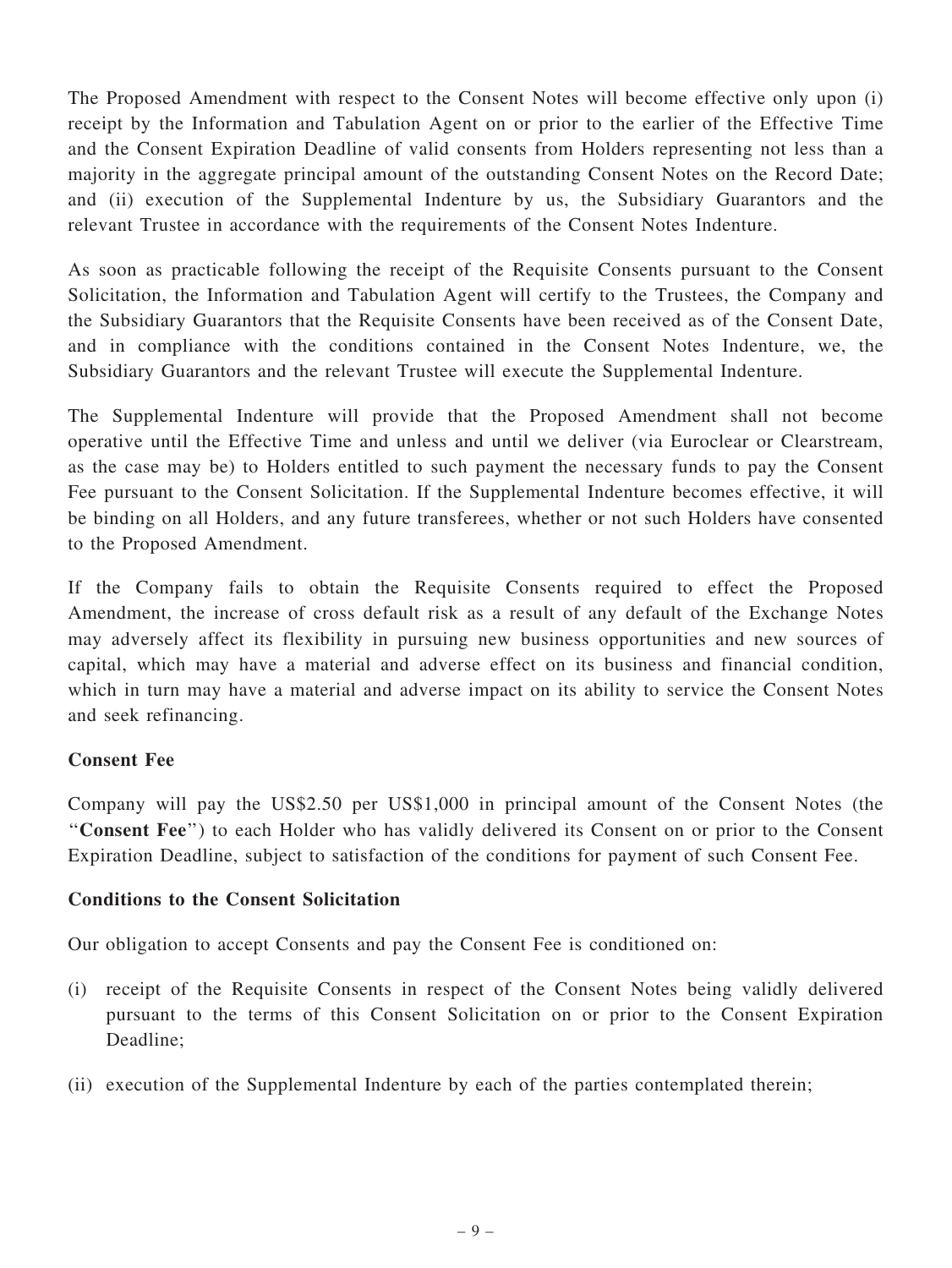- (iii) the absence of any law or regulation which would, and the absence of any pending or threatened injunction or other proceeding which (if adversely determined) would, make unlawful or invalid or enjoin the implementation of the Proposed Amendment or the payment of the Consent Fee, or that would question the legality or validity thereof; and
- (iv) (A) no change (or development involving a prospective change) shall have occurred or shall be threatened in our business, properties, assets, liabilities, financial condition, operations, or results of operations, and (B) no change (or development involving a prospective change) shall have occurred in financial markets generally or affecting our equity, or any of the Consent Notes, or our other indebtedness, that, in our reasonable judgment in the case of either (A) or (B) above, is or may be adverse to us or has or may have a material adverse effect upon the contemplated benefits to us and/or any of our affiliates of the Consent Solicitation.

Unless all other conditions have been satisfied (or waived by us), receipt of the Requisite Consents by the Information and Tabulation Agent will not obligate us to accept the Consents or pay the Consent Fee to consenting Holders, or obligate the Company, the Subsidiary Guarantors or the relevant Trustee to execute the Supplemental Indenture.

If any of the conditions are not satisfied (or not waived by the Company) on or prior to the Consent Expiration Deadline, the Company may, in its sole discretion and without giving any notice, allow this Consent Solicitation to lapse or extend the solicitation period and continue soliciting Consents pursuant to the Consent Solicitation. Subject to applicable law, the Consent Solicitation may be abandoned or terminated at any time prior to the valid delivery of Consents, for any reason, in which case any Consents received will be voided and no Consent Fee will be paid.

## Summary Timetable

The following summarizes the anticipated timetable for the Consent Solicitation.

| Event                                 | <b>Time and Date</b>                                                                                                                | <b>Description</b>                                                                                                                                                                                    |
|---------------------------------------|-------------------------------------------------------------------------------------------------------------------------------------|-------------------------------------------------------------------------------------------------------------------------------------------------------------------------------------------------------|
| Record Date                           | April 27, 2022.                                                                                                                     | Only the Holders of record as of the<br>Record Date are eligible to consent to<br>the Proposed Amendment.                                                                                             |
| <b>Consent Expiration</b><br>Deadline | $4:00$ p.m., London Time, May<br>10, 2022, unless extended by<br>the Company and notified to the<br>relevant Trustee or terminated. | In order to be eligible to receive the<br>Consent Fee, Consents must be<br>validly delivered on or prior to the<br>Consent Expiration Deadline. The<br>Consents may not be revoked once<br>delivered. |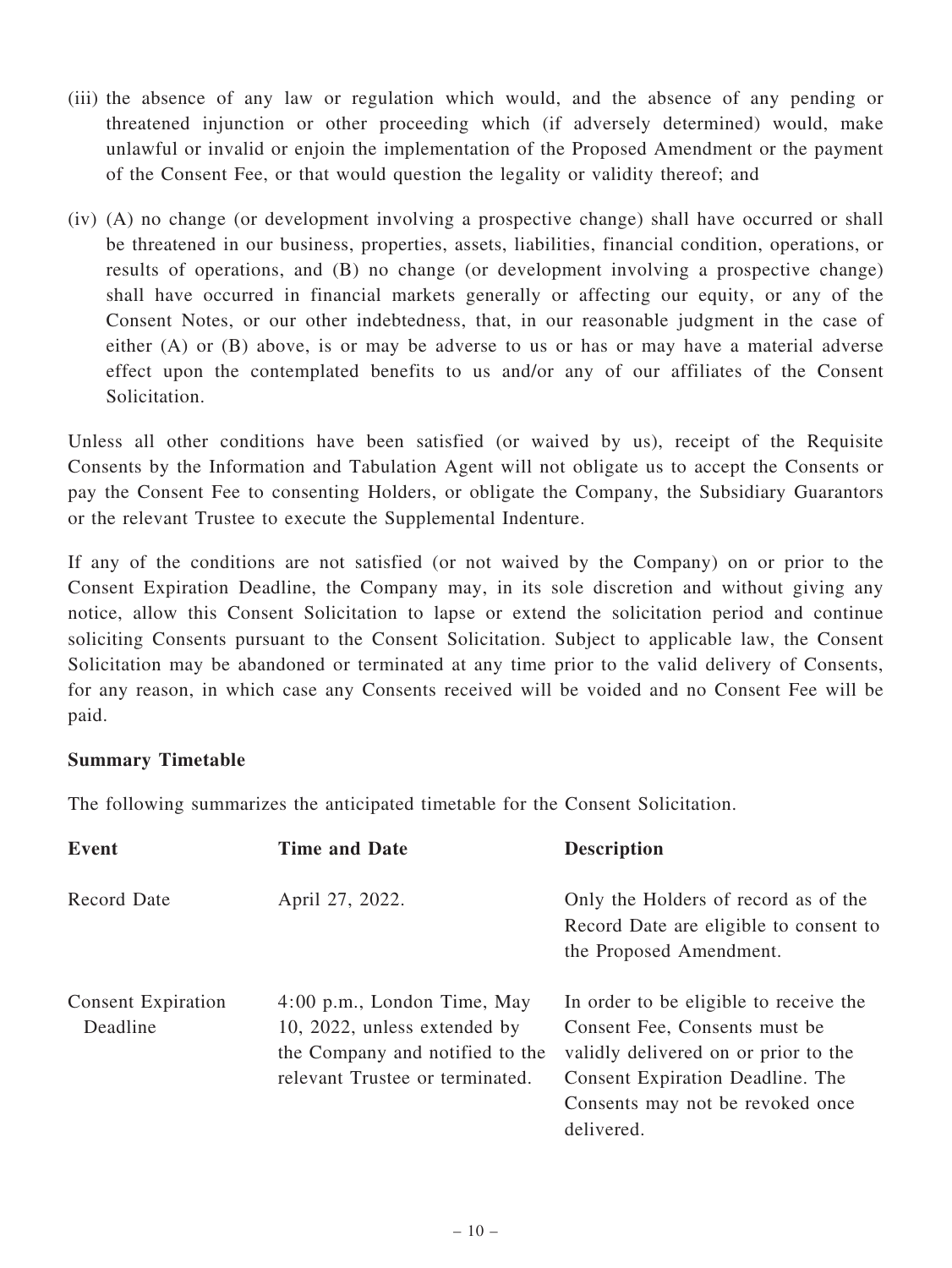| <b>Event</b>          | <b>Time and Date</b>                                                                                                                                                                                                                                                                                  | <b>Description</b>                                                                                                                                                                                                                                                                                                                                                 |
|-----------------------|-------------------------------------------------------------------------------------------------------------------------------------------------------------------------------------------------------------------------------------------------------------------------------------------------------|--------------------------------------------------------------------------------------------------------------------------------------------------------------------------------------------------------------------------------------------------------------------------------------------------------------------------------------------------------------------|
| <b>Consent Date</b>   | The receipt of the Requisite<br>Consents by the Information<br>and Tabulation Agent who then<br>certifies to the relevant Trustees<br>and the Company that the<br>Requisite Consents have been<br>received as of 4:00 p.m.,<br>London Time on such date.                                              | Immediately after the Consent Date,<br>we may proceed to execute and<br>deliver to the relevant Trustees the<br>Supplemental Indenture with respect<br>to the Consent Notes giving effect to<br>the Proposed Amendment.                                                                                                                                            |
| <b>Effective Time</b> | The time that we, the<br>Subsidiary Guarantors and the<br>relevant Trustee execute the<br>relevant Supplemental Indenture<br>with respect to the Proposed<br>Amendment, which is after the<br>Consent Date but may be prior<br>to, concurrent with or after the<br><b>Consent Expiration Deadline</b> | Once the Supplemental Indenture has<br>been duly executed, the Proposed<br>Amendment will be effective and<br>binding on all Holders of the Consent<br>Notes, including non-consenting<br>Holders. The Supplemental Indenture<br>will provide that the Proposed<br>Amendment shall not become<br>operative until the Consent Fee is<br>paid to consenting Holders. |
| Payment Date          | As soon as practicable after the<br><b>Consent Expiration Deadline</b><br>and the Conditions under "The<br>Consent Solicitation -<br>Conditions to this Consent<br>Solicitation" are met (or waived<br>by the Company). The<br>Company currently expects this<br>date to be May 17, 2022.             | Subject to satisfaction of the<br>conditions for payment of the Consent<br>Fee, the Company will pay the<br>Consent Fee to each Holder of the<br>Consent Notes who has validly<br>delivered its Consent under such<br>Notes on or prior to the Consent<br>Expiration Deadline.                                                                                     |

#### Further Details

The Company has appointed Morrow Sodali Limited as the Information, Exchange and Tabulation Agent with respect to the Exchange Offer and Consent Solicitation, and as the Information and Tabulation Agent with respect to the Consent Solicitation (each as stipulated in the Exchange Offer and Consent Solicitation Memorandum, the Consent Solicitation Statement and their respective related documents). The Exchange Offer and Consent Solicitation Memorandum, this announcement and all documents related to the Exchange Offer and Consent Solicitation can be found on the Exchange Website: https://bonds.morrowsodali.com/zhongliangexchange. The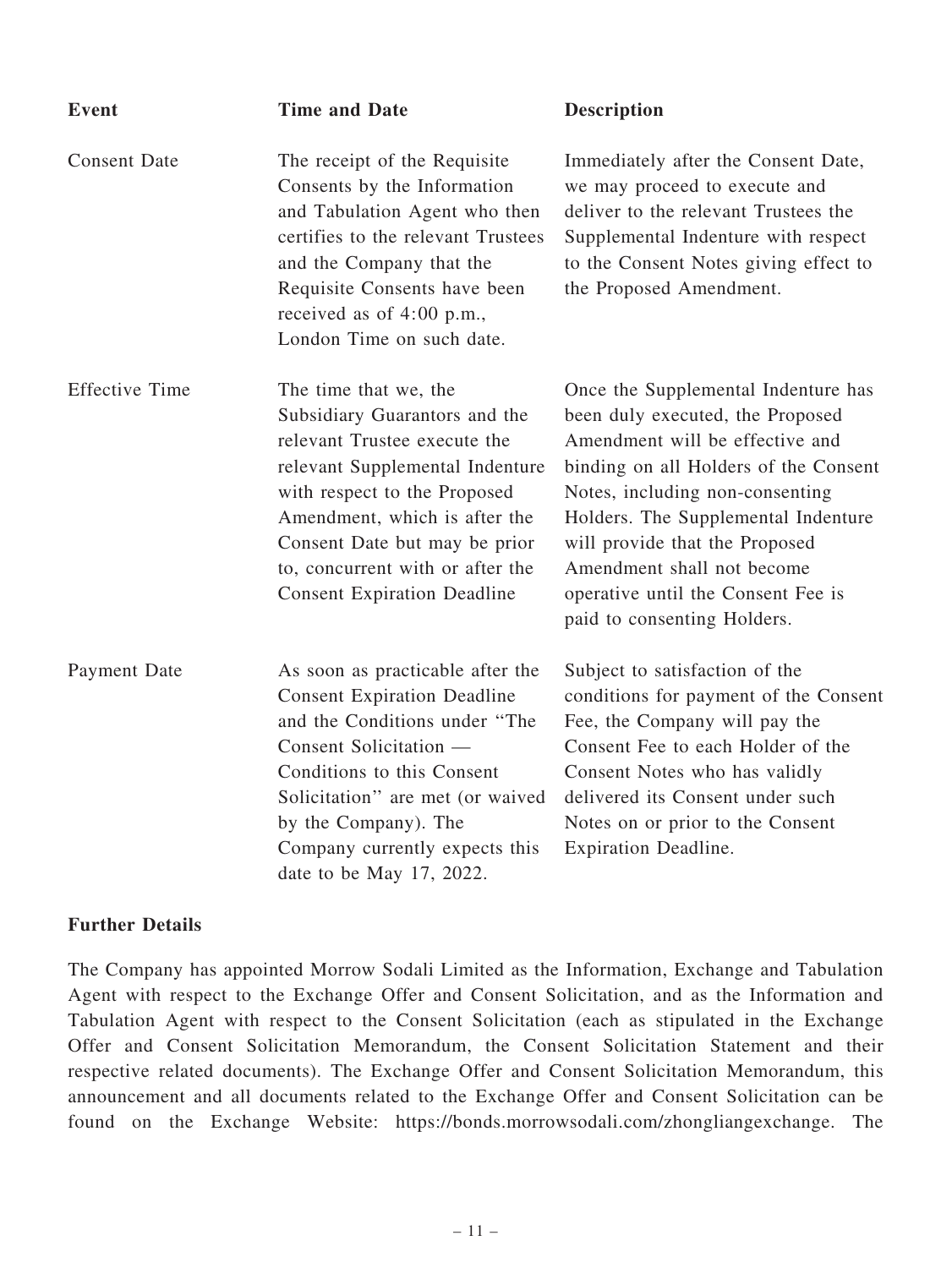Consent Solicitation Statement, this announcement and all documents related to the Consent Solicitation can be found on the Consent Website: https://bonds.morrowsodali.com/ zhongliangconsent.

Requests for copies of the Exchange Offer and Consent Solicitation Memorandum and the Consent Solicitation Statement and their related documents may be directed to Morrow Sodali Limited at the address and telephone number as set forth below. The contact information of Morrow Sodali Limited is set out as follows:

#### Morrow Sodali Limited

| In London                                    | In Hong Kong         |
|----------------------------------------------|----------------------|
| 103 Wigmore Street                           | The Hive             |
| W <sub>1</sub> U <sub>1</sub> Q <sub>S</sub> | 33–35 Hillier Street |
| London                                       | Sheung Wan           |
| United Kingdom                               | Hong Kong            |
| Tel: +44 20 4513 6933                        | Tel: +852 2319 4130  |

Email: zhongliang@investor.morrowsodali.com Exchange Website: https://bonds.morrowsodali.com/zhongliangexchange Consent Website: https://bonds.morrowsodali.com/zhongliangconsent

THIS ANNOUNCEMENT IS NOT AN OFFER TO PURCHASE, A SOLICITATION OF AN OFFER TO PURCHASE, OR A SOLICITATION OF AN OFFER TO SELL, THE EXCHANGE NOTES OR THE CONSENT NOTES. AN OFFER MAY ONLY BE MADE PURSUANT TO THE TERMS OF THE EXCHANGE OFFER AND CONSENT SOLICITATION MEMORANDUM AND THE CONSENT SOLICITATION STATEMENT.

SHAREHOLDERS, ELIGIBLE HOLDERS OF THE EXCHANGE NOTES AND POTENTIAL INVESTORS SHOULD NOTE THAT COMPLETION OF THE EXCHANGE OFFER AND CONSENT SOLICITATION IS SUBJECT TO THE FULFILLMENT OR WAIVER OF THE CONDITIONS PRECEDENT TO THE EXCHANGE OFFER AND THE CONSENT SOLICITATION AS SET FORTH IN THE EXCHANGE OFFER AND CONSENT SOLICITATION MEMORANDUM AND SUMMARIZED IN THE ANNOUNCEMENT. NO ASSURANCE CAN BE GIVEN THAT THE EXCHANGE OFFER AND CONSENT SOLICITATION WILL BE COMPLETED AND THE COMPANY RESERVES THE RIGHT TO AMEND, WITHDRAW OR TERMINATE THE EXCHANGE OFFER AND CONSENT SOLICITATION WITH OR WITHOUT CONDITIONS.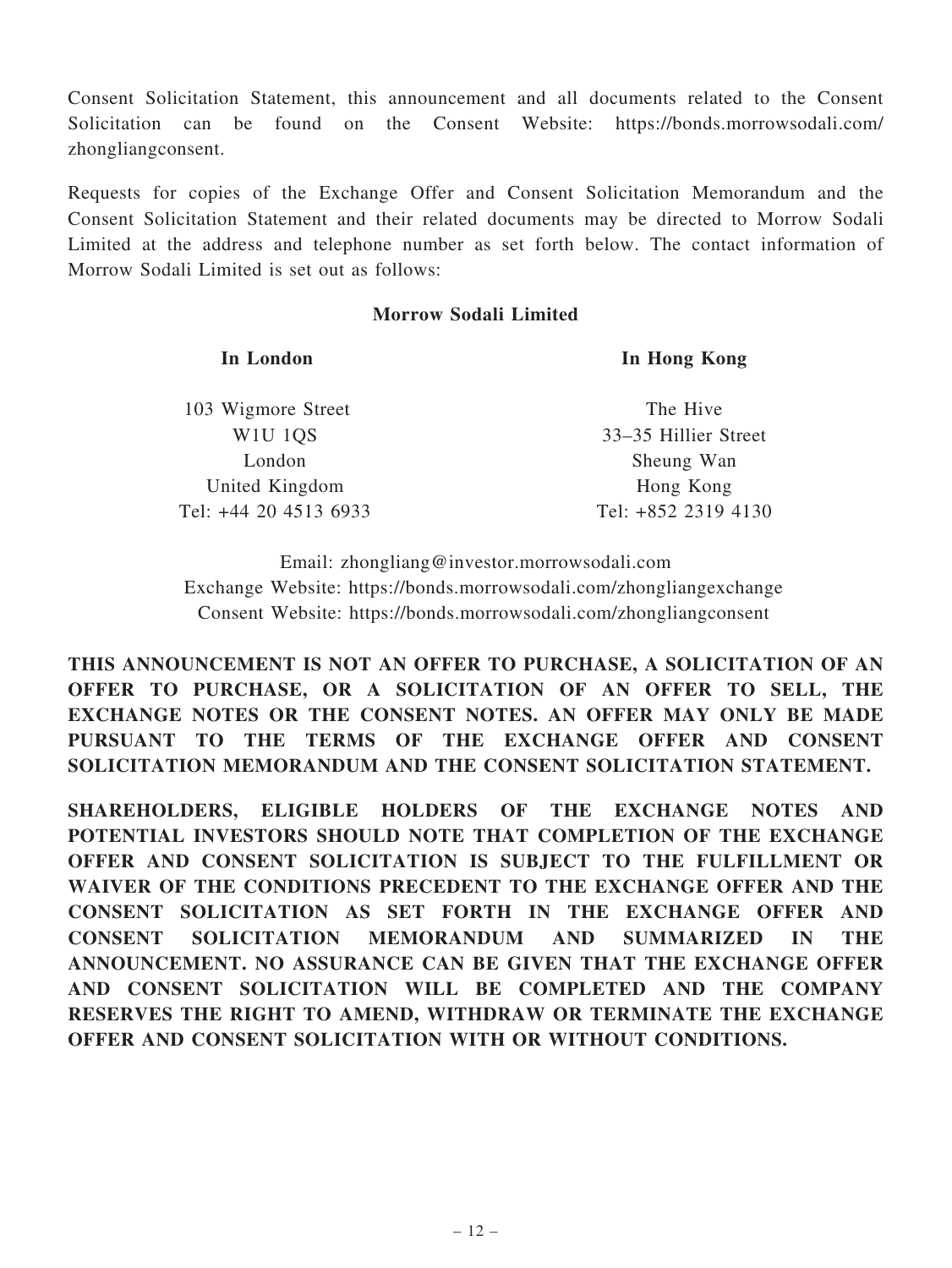SHAREHOLDERS, HOLDERS OF THE CONSENT NOTES AND POTENTIAL INVESTORS SHOULD NOTE THAT COMPLETION OF THE CONSENT SOLICITATION IS SUBJECT TO THE FULFILLMENT OR WAIVER OF THE CONDITIONS PRECEDENT TO THE CONSENT SOLICITATION AS SET FORTH IN THE CONSENT SOLICITATION STATEMENT AND SUMMARIZED IN THE ANNOUNCEMENT. NO ASSURANCE CAN BE GIVEN THAT THE CONSENT SOLICITATION WILL BE COMPLETED AND THE COMPANY RESERVES THE RIGHT TO AMEND, WITHDRAW OR TERMINATE THE CONSENT SOLICITATION WITH OR WITHOUT CONDITIONS.

THE COMPANY MAY, IN ITS SOLE DISCRETION, AMEND OR WAIVE CERTAIN OF THE CONDITIONS PRECEDENT TO THE EXCHANGE OFFER AND CONSENT SOLICITATION AND THE CONSENT SOLICITATION. AS THE EXCHANGE OFFER AND CONSENT SOLICITATION AND THE CONSENT SOLICITATION MAY OR MAY NOT PROCEED, SHAREHOLDERS, HOLDERS OF THE EXCHANGE NOTES, HOLDERS OF THE CONSENT NOTES AND POTENTIAL INVESTORS SHOULD EXERCISE CAUTION WHEN DEALING IN THE SECURITIES OF THE COMPANY, THE EXCHANGE NOTES OR THE CONSENT NOTES.

The Exchange Offer and Consent Solicitation and the Consent Solicitation are not being made to (nor will the tender of the Exchange Notes and the Delivery of Consents be accepted from or on behalf of) Holders in any jurisdiction where the making or acceptance of the Exchange Offer and Consent Solicitation or the Consent Solicitation would not comply with the laws of such jurisdiction. If the Company becomes aware of any jurisdiction in which the making of the Exchange Offer and Consent Solicitation or the Consent Solicitation or the delivery of Consents would not be in compliance with applicable laws, the Company may or may not, in its sole discretion, make an effort to comply with any such law. If, after such effort, if any, the Company cannot comply with any such law, the Exchange Offer and Consent Solicitation and the Consent Solicitation will not be made to (nor will tenders or Consents be accepted from or on behalf of) any Holder residing in such jurisdiction.

## Forward Looking Statements

Forward-looking statements in this announcement, including those statements relating to the Exchange Offer and Consent Solicitation and the Consent Solicitation, are based on current expectations, assumptions, estimates and projections about the Company and its industry. These statements are not guarantees of future performance and that the Company's actual results of operations, financial condition and liquidity, and the development of the industry in which the Company operates may differ materially from those made in, or suggested by, the forward-looking statements in this announcement. Future events and results involve some risks, uncertainties and assumptions that are difficult to predict. Important factors that could cause those differences include, but are not limited to, changes in the competitive environment and regulatory environment of the industry in the PRC relevant to the business of the Company, changes in the business and financial condition of the Company and its subsidiaries and changes in the general economic trend in the PRC.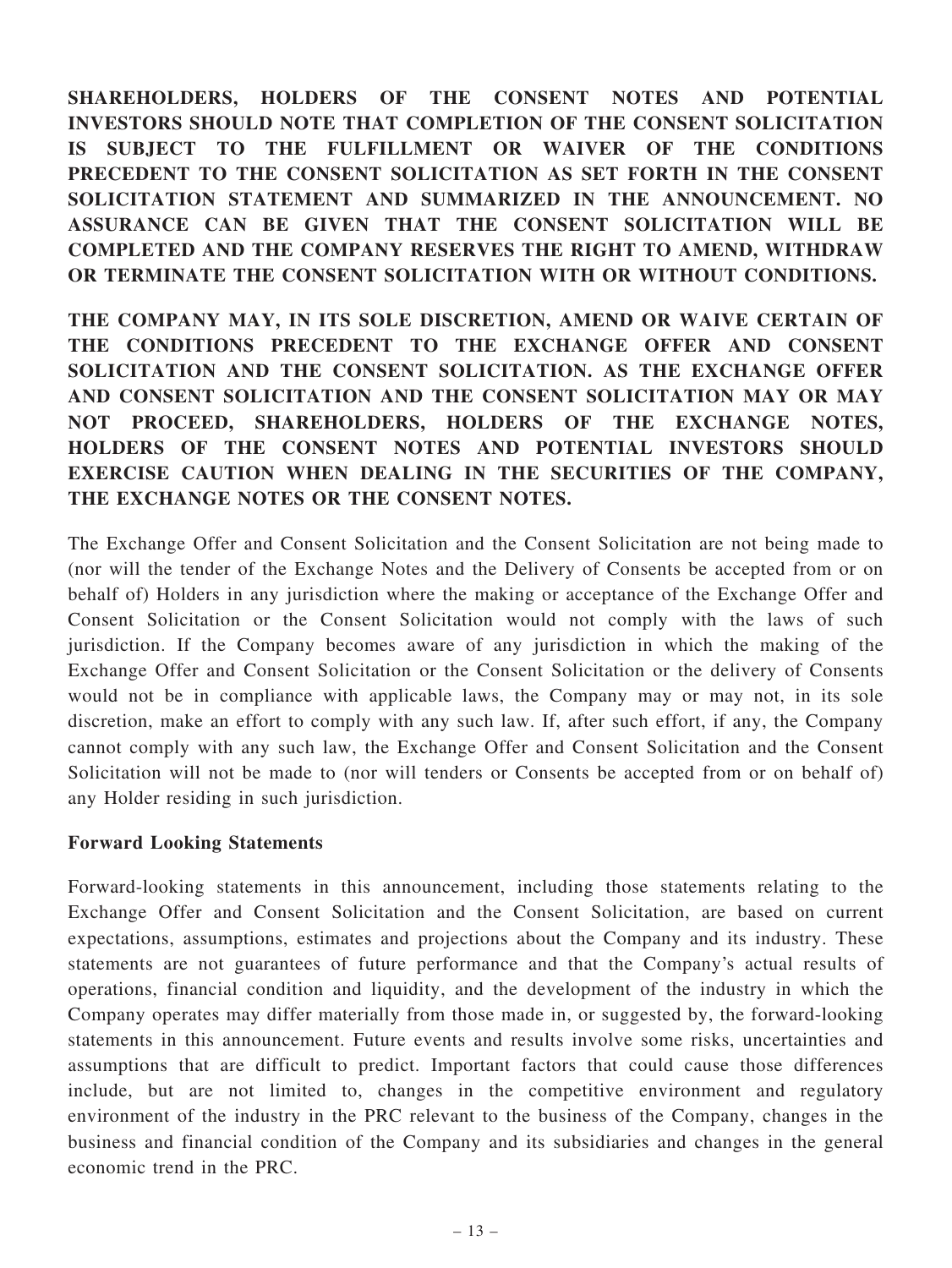# Definitions

Unless the context otherwise requires, terms used in this announcement shall have the following respective meanings:

| "Accrued Interest"                                       | Accrued and unpaid interest on the Exchange Notes validly<br>tendered and accepted for exchange, up to but not including the<br>Settlement Date, will be payable in cash (rounded to the nearest<br>US\$0.01, with US\$0.005 rounded upwards); |
|----------------------------------------------------------|------------------------------------------------------------------------------------------------------------------------------------------------------------------------------------------------------------------------------------------------|
| "April 2023 Notes" or<br>"Consent Notes"                 | 12.0% Senior Notes due April 2023 with an aggregate principal<br>amount of US\$200,000,000. As of the date of this announcement,<br>the outstanding principal amount are US\$200,000,000 under the<br>April 2023 Notes;                        |
| "Clearstream"                                            | Clearstream Banking S.A.;                                                                                                                                                                                                                      |
| "Company"                                                | Zhongliang Holdings Group Company Limited, a company<br>incorporated in the Cayman Islands with limited liability, whose<br>shares are listed on the main board of the SEHK (stock code:<br>2772);                                             |
| "Consent Solicitation"                                   | solicitation from the Company seeking Consents to all of the<br>Proposed Amendment to the Consent Notes Indenture as a single<br>proposal;                                                                                                     |
| "Consents"                                               | the consent of a Holder to the applicable Proposed Amendment;                                                                                                                                                                                  |
| "Consent Solicitation<br>Statement"                      | the consent solicitation statement dated April 28, 2022 in relation<br>to the Consent Solicitation;                                                                                                                                            |
| "Euroclear"                                              | Euroclear Bank SA/NV;                                                                                                                                                                                                                          |
| "Exchange Offer and Consent"<br>Solicitation"            | the exchange offer and consent solicitation made by the Company<br>upon the terms and subject to the conditions set forth in the<br>Exchange Offer and Consent Solicitation Memorandum;                                                        |
| "Exchange Offer and Consent"<br>Solicitation Memorandum" | the Exchange Offer and Consent Solicitation Memorandum dated<br>April 28, 2022 in relation to the Exchange Offer and Consent<br>Solicitation;                                                                                                  |
| "Exchange Notes"                                         | the May 2022 Notes and the July 2022 Notes;                                                                                                                                                                                                    |
| "Group"                                                  | the Company and its subsidiaries;                                                                                                                                                                                                              |
| "Holder"                                                 | the holder of the Exchange Notes or the Consent Notes;                                                                                                                                                                                         |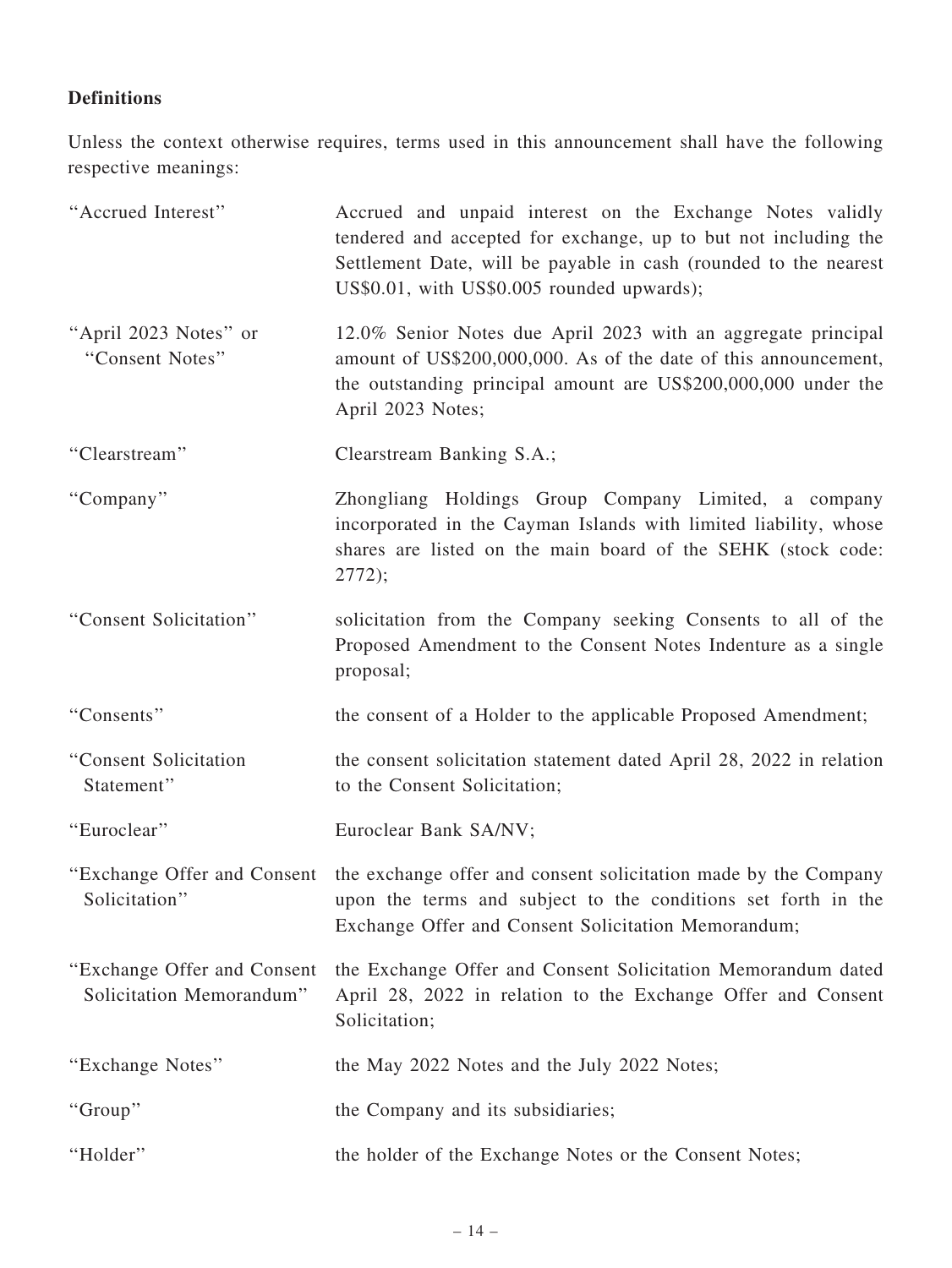| "Hong Kong"               | the Hong Kong Special Administrative Region of the PRC;                                                                                                                                                                                                                                                                                                                                                                           |
|---------------------------|-----------------------------------------------------------------------------------------------------------------------------------------------------------------------------------------------------------------------------------------------------------------------------------------------------------------------------------------------------------------------------------------------------------------------------------|
| "July 2022 Notes"         | 9.5% Senior Notes due July 2022 with an aggregate principal<br>amount of US\$450,000,000. The ISIN and Common Code are<br>XS2247412518 and 224741251, respectively, for the July 2022<br>Notes. As of the date of this announcement, the outstanding<br>principal amount are US\$439,500,000 under the July 2022 Notes,<br>excluding principal amount of the July 2022 Notes repurchased<br>by the Company but not yet cancelled; |
| "May 2022 Notes"          | 8.5% Senior Notes due May 2022 with an aggregate principal<br>amount of US\$300,000,000. The ISIN and Common Code are<br>XS2341214059 and 234121405, respectively, for the May 2022<br>Notes. As of the date of this announcement, the outstanding<br>principal amount are US\$289,800,000 under the May 2022 Notes,<br>excluding principal amount of the May 2022 Notes repurchased<br>by the Company but not yet cancelled;     |
| "PRC"                     | the People's Republic of China which, for the purposes of this<br>announcement, excludes Hong Kong, the Macau<br>Special<br>Administrative Region and Taiwan;                                                                                                                                                                                                                                                                     |
| "Proposed Amendment"      | certain proposed amendments as mentioned and defined in the<br><b>Consent Solicitation Statement;</b>                                                                                                                                                                                                                                                                                                                             |
| "Regulation S"            | Regulation S under the U.S. Securities Act;                                                                                                                                                                                                                                                                                                                                                                                       |
| "Settlement Date"         | on or about May 17, 2022, unless the Exchange Offer and<br>Consent Solicitation is extended or earlier terminated;                                                                                                                                                                                                                                                                                                                |
| "Subsidiary Guarantors"   | certain subsidiaries of the Company which provide unconditional<br>and irrevocable guarantees to secure the Company's obligations<br>under the Exchange Notes and the Consent Solicitation Notes;                                                                                                                                                                                                                                 |
| "SEHK"                    | The Stock Exchange of Hong Kong Limited;                                                                                                                                                                                                                                                                                                                                                                                          |
| "SGX-ST"                  | Singapore Exchange Securities Trading Limited;                                                                                                                                                                                                                                                                                                                                                                                    |
| "Trustee"                 | China Construction Bank (Asia) Corporation Limited (中國建設<br>銀行(亞洲)股份有限公司), acting as the trustee for the May 2022<br>Notes, the July 2022 Notes and the April 2023 Notes;                                                                                                                                                                                                                                                         |
| "U.S." or "United States" | the United States of America;                                                                                                                                                                                                                                                                                                                                                                                                     |
| "U.S. Securities Act"     | the United States Securities Act of 1933, as amended;                                                                                                                                                                                                                                                                                                                                                                             |